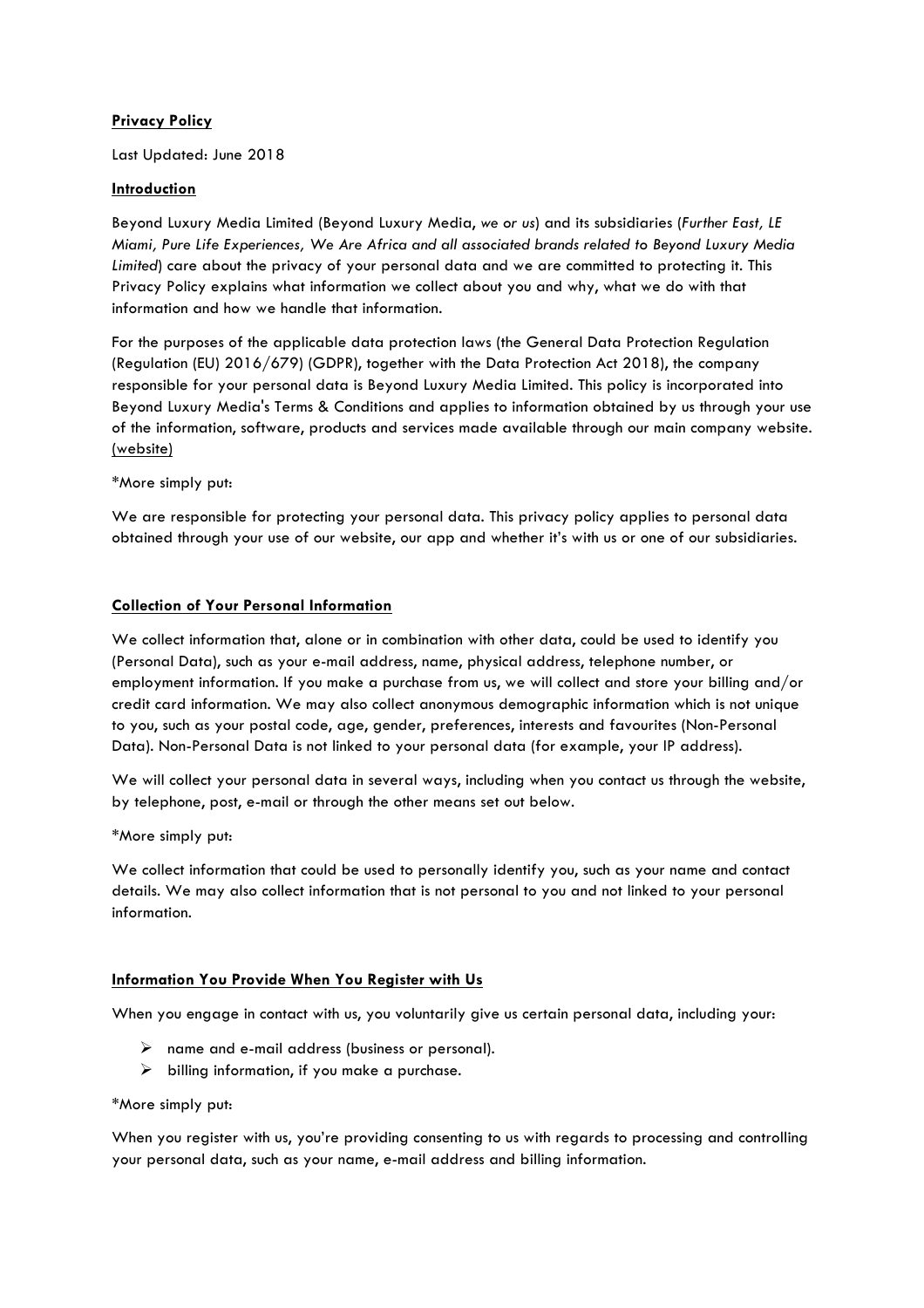## **Other Information We Collect**

We also collect this personal data as you use the website:

 $\triangleright$  User Content. This consists of all text, documents, content or information uploaded, entered, or otherwise transmitted by you in connection with your use of the website.

Please keep in mind that if you directly disclose personal data through the website's public message boards, this information will be available for anyone on the internet to review and see.

\*More simply put:

If you upload any user content to our website, this may contain your personal data, which we may collect and use for the purposes described here.

### **Automatically Collected Information**

When you visit our website, we automatically collect information about your computer hardware and software such as your IP address, browser type, domain names, access times, operating system, cookie information, referring website addresses, pages visited, links clicked, text entered, mouse movements, and Internet Service Provider. We analyse and use this information to better understand how our users use the service, to maintain and improve our service, and in some cases, to publicly disclose aggregated statistics regarding our services.

\*More simply put:

We automatically collect certain information about you when you visit our website. We use this information to analyse your use of the Website and to improve our services.

### **Use of Your Personal Data**

We collect and use your personal data as necessary to perform our contract with you and for our legitimate business interests, including to:

- $\triangleright$  operate the website and deliver the services.
- $\triangleright$  communicate with you about the services you use, as well as respond to requests for assistance, including account verification support if you've having difficulty accessing your account, we will send a welcome email following registration to all registered users. We also periodically send service updates to reaistered users.
- $\triangleright$  display user content associated with your account and make sure it is available to you when you use our services.
- $\triangleright$  understand and improve how our users use and interact with our services.
- $\triangleright$  publicly disclose aggregated statistics regarding our users' use of our services.

When you register with us to receive our services, the legal basis for this processing is the performance of a contract between you and us and/or taking steps, at your request, to enter into such a contract.

When we process any payment made by you, we process your personal data to prevent or detect fraud, including fraudulent payments and fraudulent use of the website. The legal basis for this processing is compliance with our legal obligations.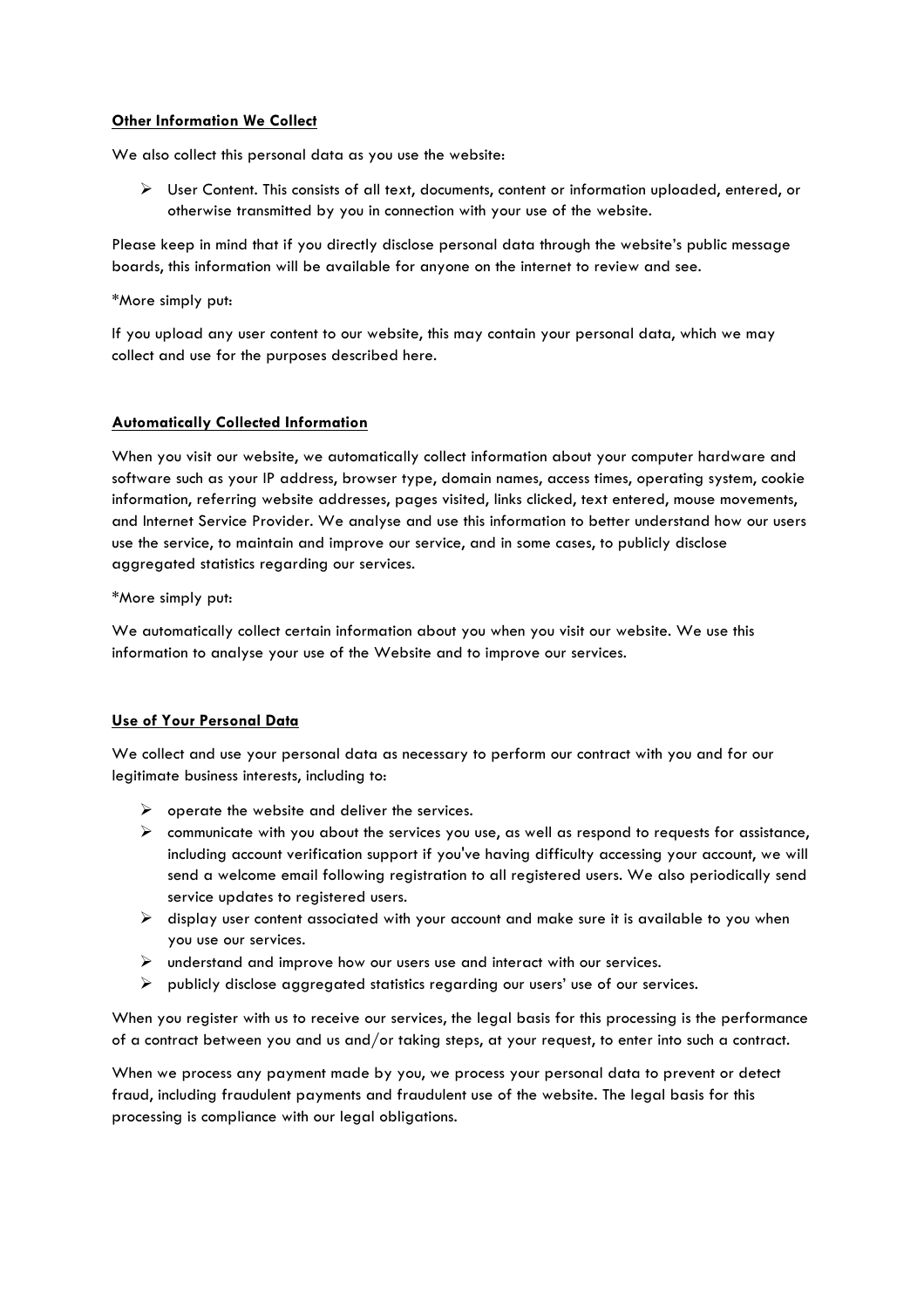### \*More simply put:

We collect your personal data to perform the contract you enter with us when you sign up to use our services. We also collect certain information when we have a good reason to do so.

## **Storage of Personal Data**

Unless a longer retention period is required or permitted by law, we will only hold your personal data on our systems for the period necessary to fulfil the purposes outlined in this policy, or until you request that the information be deleted in accordance with your right of erasure (see "Your Rights" section below).

Even if we delete your personal data, we reserve the right to maintain a copy for legal, tax or regulatory purposes, but in such event, we would seek to anonymise wherever possible and we will do so only if necessary to fulfil those legal, tax or regulatory purposes. Please refer to our contact details below for more information.

\*More simply put:

We'll retain your personal data for no longer than is necessary. For more information, please contact our DPO.

# **Personal Data Access & Disclosure**

We will only disclose personal data to third parties:

- $\triangleright$  when we use vendors, lawyers and service providers to assist us in meeting business or operating needs, such as providing legal services, hosting our website, communicating with users, delivering and improving our services, e-mail communication, invoicing and payments, customer support services and analytics.
- $\triangleright$  These service providers may only access, process or store personal data pursuant to our instructions and to perform their duties to us, and in accordance with applicable laws and regulations; or
- $\triangleright$  when we have your explicit consent to share your Personal Information; or
- $\triangleright$  when we determine that disclosure is required to protect the rights, property, or personal safety of Beyond Luxury Media and users of the website, or to respond to lawful requests, warrants, or requests by public or regulatory authorities, including requests by law enforcement authorities; or
- $\triangleright$  if we sell some or all our business or assets, we may disclose your personal data to the prospective seller or buyer of such business or assets, and if the transaction closes, then your personal data may be transferred to the buyer.

We may disclose personal data to a member of our group, which means our ultimate holding company (Beyond Luxury Media Limited, which is in the United Kingdom) and its subsidiaries and all associated brands, as defined in section 1159 of the Companies Act 2006.

### \*More simply put:

We disclose your personal data to third parties such as service providers. We also disclose your personal data when we have your explicit consent, or if we are required to do so by law.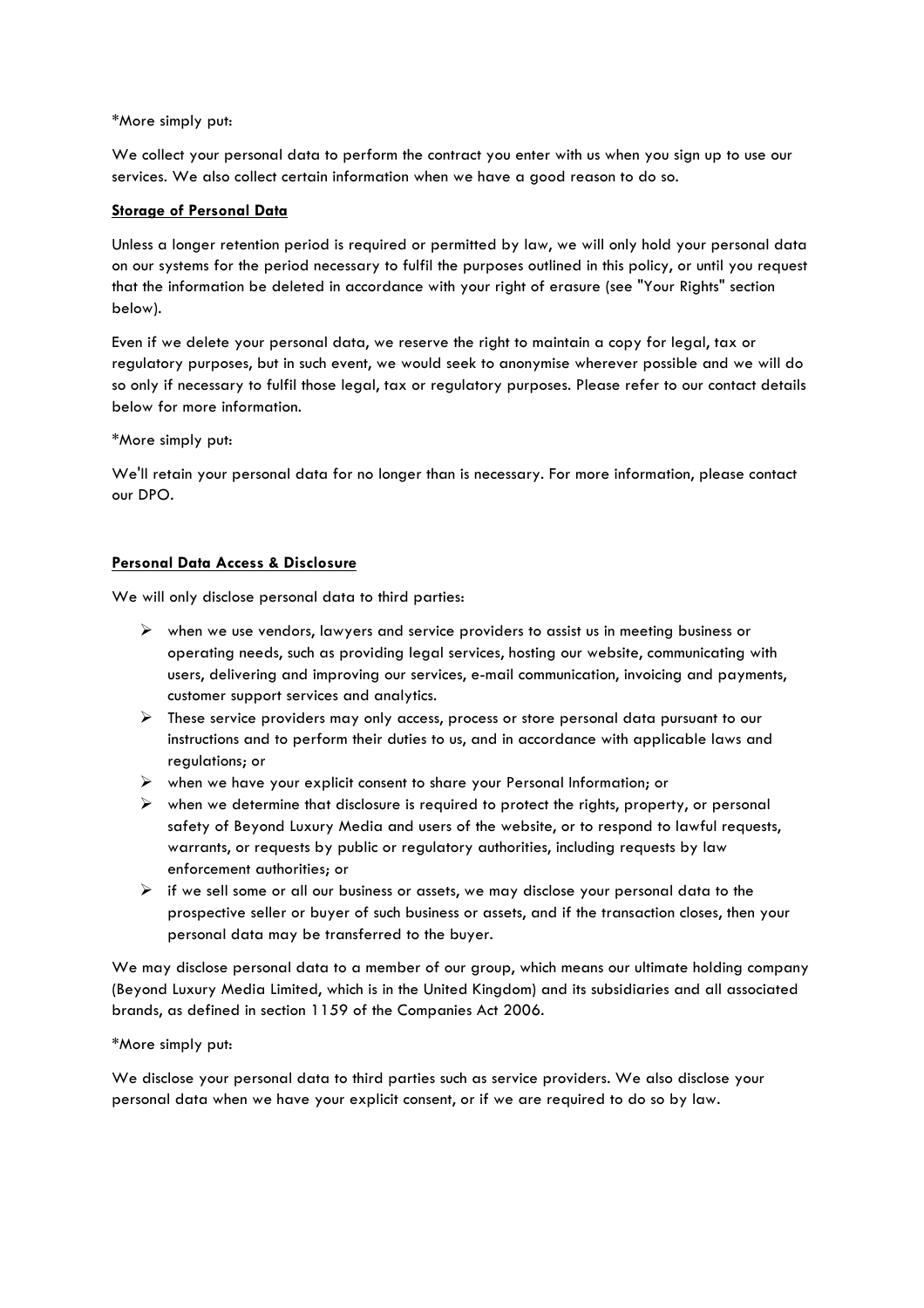# **Transfers Outside of the EEA**

As part of the services offered to you through the website, the personal data you provide to us will be transferred to and stored in the United States of America and in certain circumstances, other countries outside of the European Economic Area (EEA). By way of example, a transfer of your personal data may happen if one of our service providers is in a country outside of the EEA. We also share information with our server provider company who are based in the United States of America.

We will only transfer personal data outside of the EEA where it is compliant with data protection legislation and the means of transfer provides adequate safeguards in relation to your personal data, for example, by way of data transfer agreement incorporating the current standard contractual clauses adopted by the European Commission, or by self-certifying to the EU-US Privacy Shield Framework in the event that the organisation in receipt of the information is based in the United States of America.

To ensure that your personal data receives an adequate level of protection, we have put in place appropriate safeguards and procedures with the third parties we share your personal data with. This ensures your information is treated by those third parties in a way that is consistent with data protection laws.

### \*More simply put:

We may transfer your personal data to locations outside of the EEA, but only where there are appropriate safeguards in place. We may transfer your information outside the EEA if, for example, one of our service providers is in such a location, or we transfer your information to our server provider who are based in the United States of America.

# **Use of Cookies**

This website uses "cookies" to help you personalise your online experience. A cookie is a text file that is placed by us or our remarketing partners on your hard drive by a web page server. Our cookies do not run programs or deliver viruses to your computer. Cookies are uniquely assigned to your computer and can only be read by a web server in the domain that issued the cookie to your computer.

One of the primary purposes of cookies is to provide a convenient feature to save you time. The cookie tells the server that you have returned to a specific page. For example, if you personalise the website pages, or register with the website, a cookie helps the website recall your specific information on subsequent visits. This simplifies the process of recording your personal data, such as your billing address or site preferences. When you return to the same website, the information you previously provided can be retrieved, so you can easily use the website features that you customised.

### We may place the following cookies:

Strictly necessary cookies. These are cookies that are required for the operation of the website. They include, for example, cookies that enable you to log into secure areas of our website or make use of ebilling services.

Analytical/performance cookies. They allow us to recognise and count the number of visitors and to see how visitors move around the website when they are using it. This helps us to improve the way our website works, for example, by ensuring that users are finding what they are looking for easily.

Functionality cookies. These are used to recognise you when you return to the website. This enables us to personalise our content for you, greet you by name and remember your preferences (for example, your choice of language or region).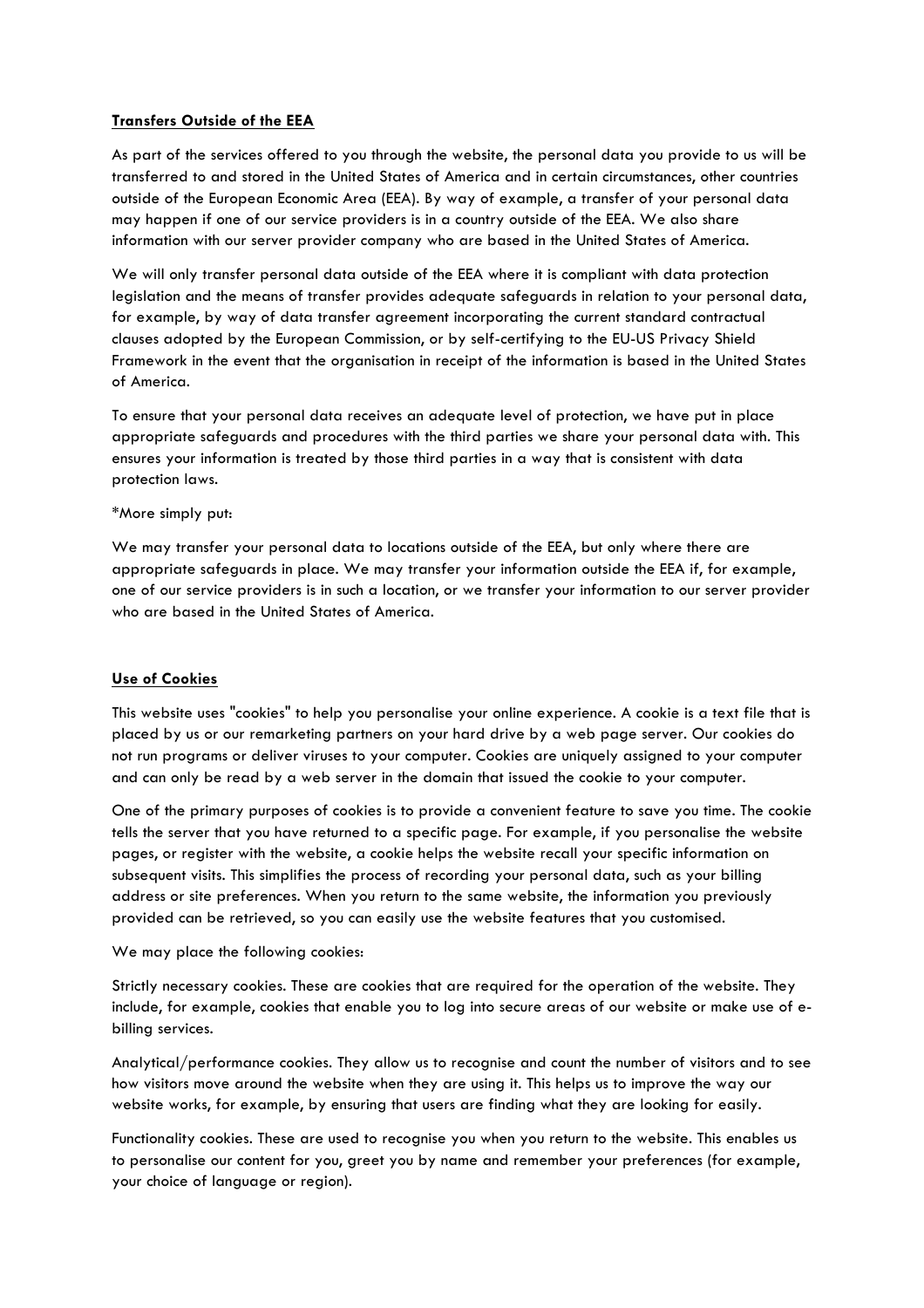Targeting cookies. These cookies record your visit to the website, the pages you have visited and the links you have followed. We will use this information to make our website more relevant to your interests and for remarketing as described below.

If you want to check or change what types of cookies you accept, this can usually be done within your browser settings. Please note that third parties (including, for example, advertising networks and providers of external services like web traffic analysis services) may also use cookies, over which we have no control.

#### How to reject cookies

If you do not want to receive cookies, you can usually choose to opt-out by modifying your browser settings to decline them. If you choose to decline cookies, you may not be able to access all or parts of, or to fully experience the interactive features of our services or web pages you visit.

For more information generally on cookies, including how to disable them, please refer to [aboutcookies.org.](https://www.aboutcookies.org/) This site also provides details on how to delete cookies from your computer.

#### \*More simply put:

We use cookies to enhance your online experience. If you do not want to receive cookies, you can reject them by opting out or modifying your browser settings.

### **Data Security & Integrity**

We are committed to taking all reasonable and appropriate steps to protect the personal data that we hold from misuse, loss, or unauthorised access. We do this by using a range of technical and organisational measures including measures to deal with any suspected data breach. If you suspect any misuse or loss or unauthorised access to your personal data, please [let us know](mailto:dpo@rocketlawyer.co.uk) immediately.

The website is designed to secure the personal data you provide on computer servers in a controlled, secure environment, with protections from unauthorised access, use or disclosure.

However, while we do our best to protect your personal data, we cannot guarantee the security of all data which is transmitted to the website or to another website via the internet or similar connection. If we have given you (or you have chosen) a password to access certain areas of the website, it is your responsibility to please keep this password safe.

### \*More simply put:

Our website is designed to keep your personal data safe, however, we cannot guarantee the security of information transmitted over the internet or similar connection. You can do your part by keeping your password safe.

### **Your Rights**

Under the GDPR, you have rights in relation to your personal data, such as the rights of access, rectification, restriction, objection, portability, and erasure. Please note that these rights are subject to certain limitations set forth in applicable law.

To exercise any of these rights, please contact our [DPO](mailto:dpo@rocketlawyer.co.uk). We will seek to deal with your request without undue delay, and in any event in accordance with the requirements of applicable laws. Please note that we may keep a record of your communications to help us resolve any issues you raise.